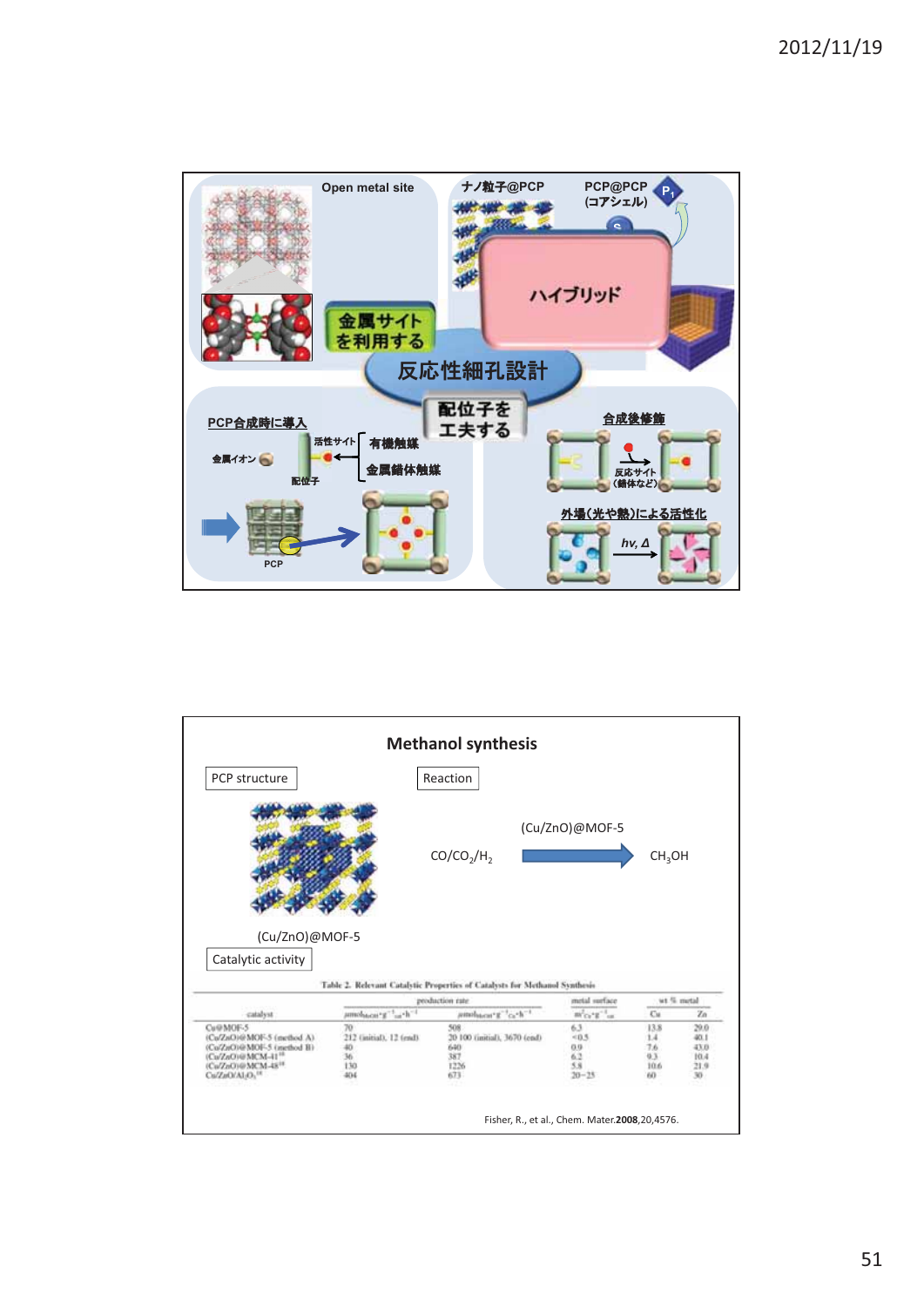|                                                                  | Structure: Au@ZIF-8             | <b>Alcohol Oxidation</b><br><b>Characterization: TEM</b>                                                                |                                                                                       |                     |            |
|------------------------------------------------------------------|---------------------------------|-------------------------------------------------------------------------------------------------------------------------|---------------------------------------------------------------------------------------|---------------------|------------|
|                                                                  |                                 | <b>ITIT</b>                                                                                                             |                                                                                       | $5 \text{ nm}$      |            |
| Catalytic activity                                               | Benzyl alcohol                  | Au@ZIF-8, O2, MeOH<br>Table 2. Catalytic Activity of the Gold-Loaded ZIF Samples in Acrobic Oxidation of Benzyl Alcohol |                                                                                       | Methyl benzoate     |            |
|                                                                  |                                 |                                                                                                                         |                                                                                       | vield (%).<br>PhCHO |            |
| catalyst<br>none<br>ZIF-8<br>ZIF-90<br>Aust ZIF-8<br>Aunt ZIF-90 | conversion (%)<br>81.2<br>12:74 | selectivity (%)<br>50.55                                                                                                | PhCO-Me<br>79.74<br>6.44<br>Fischer, R. A., et al., Chem. Mater. 2010, 22, 6393-6401. |                     | PhCH(OMe): |

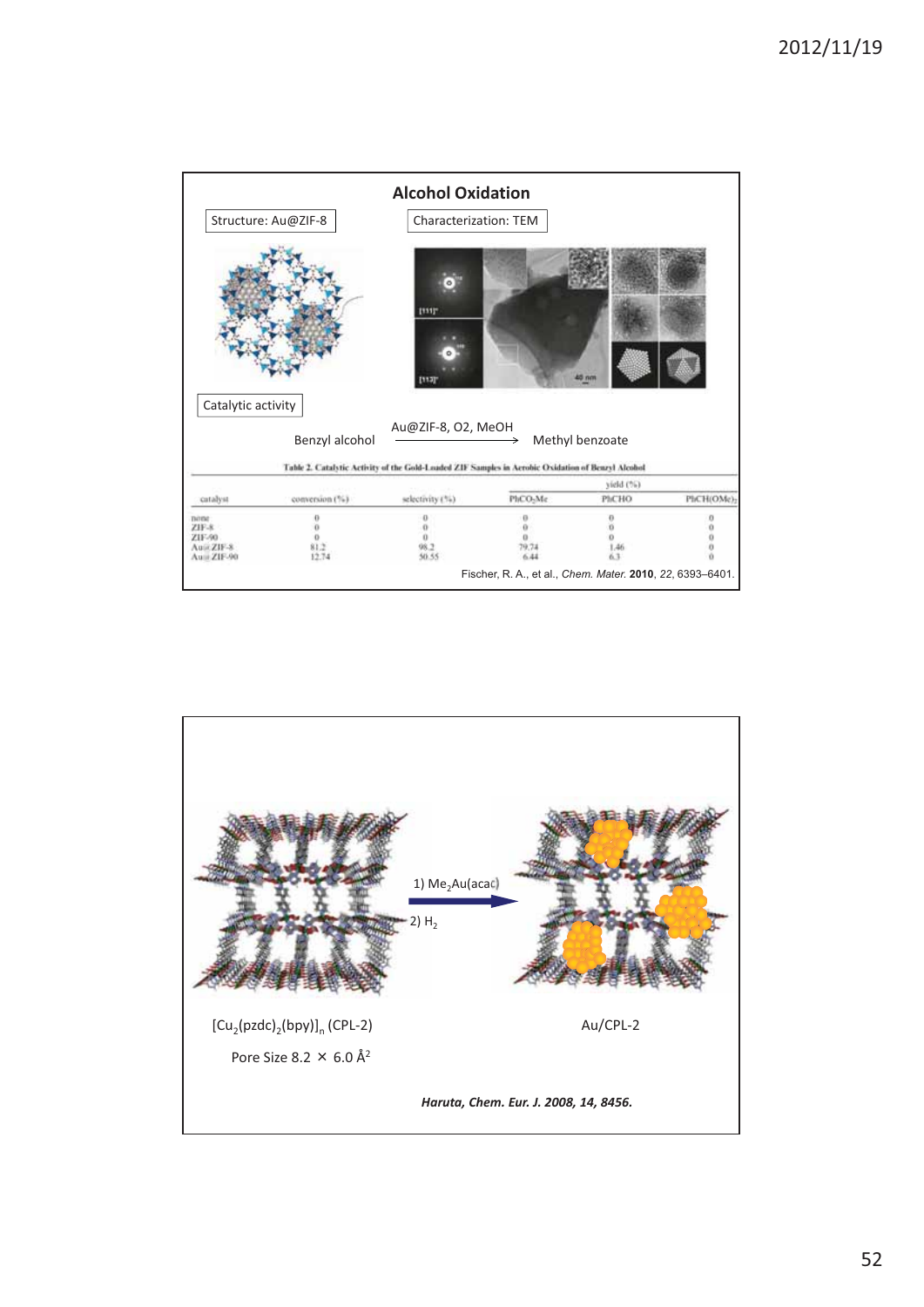

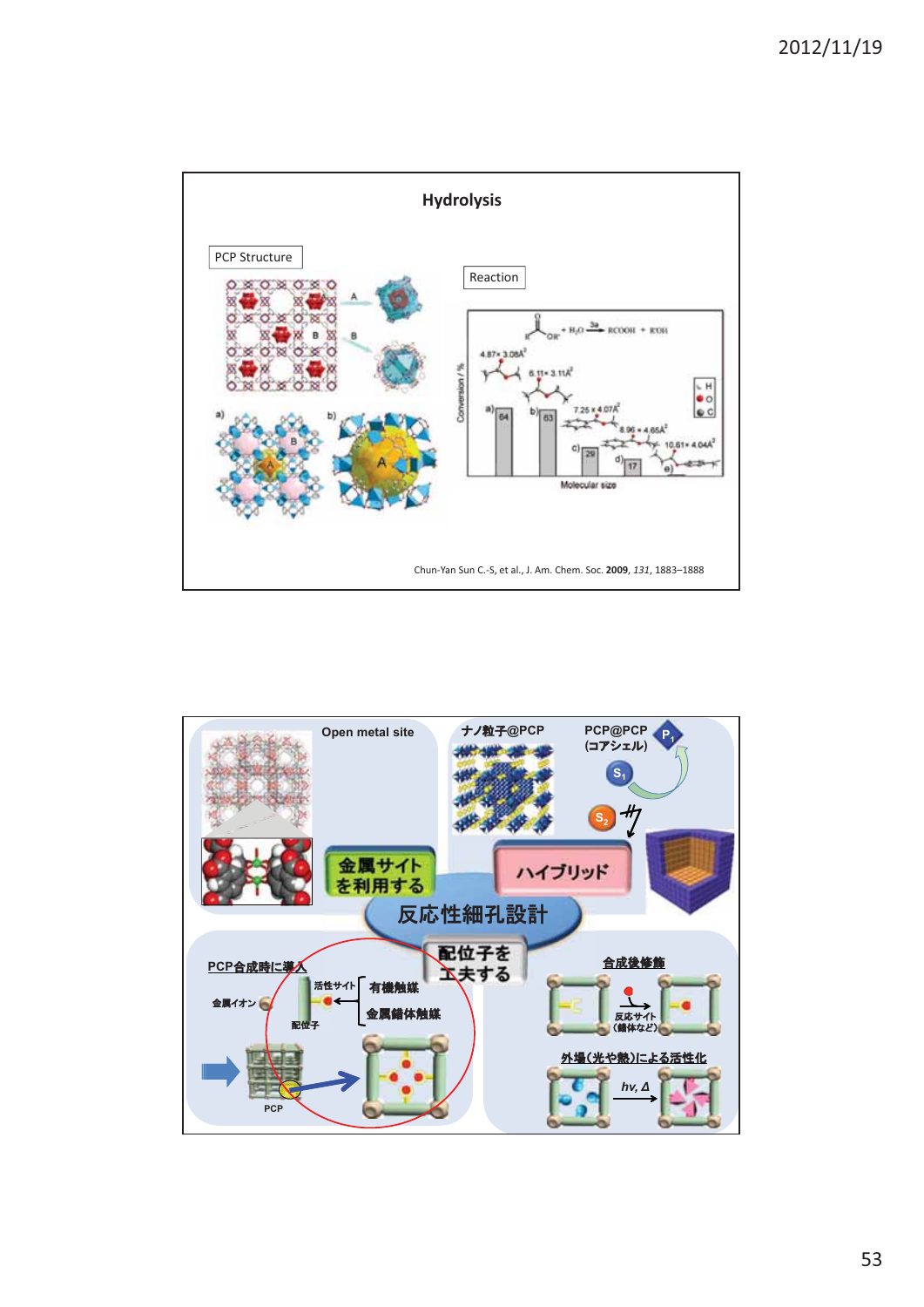